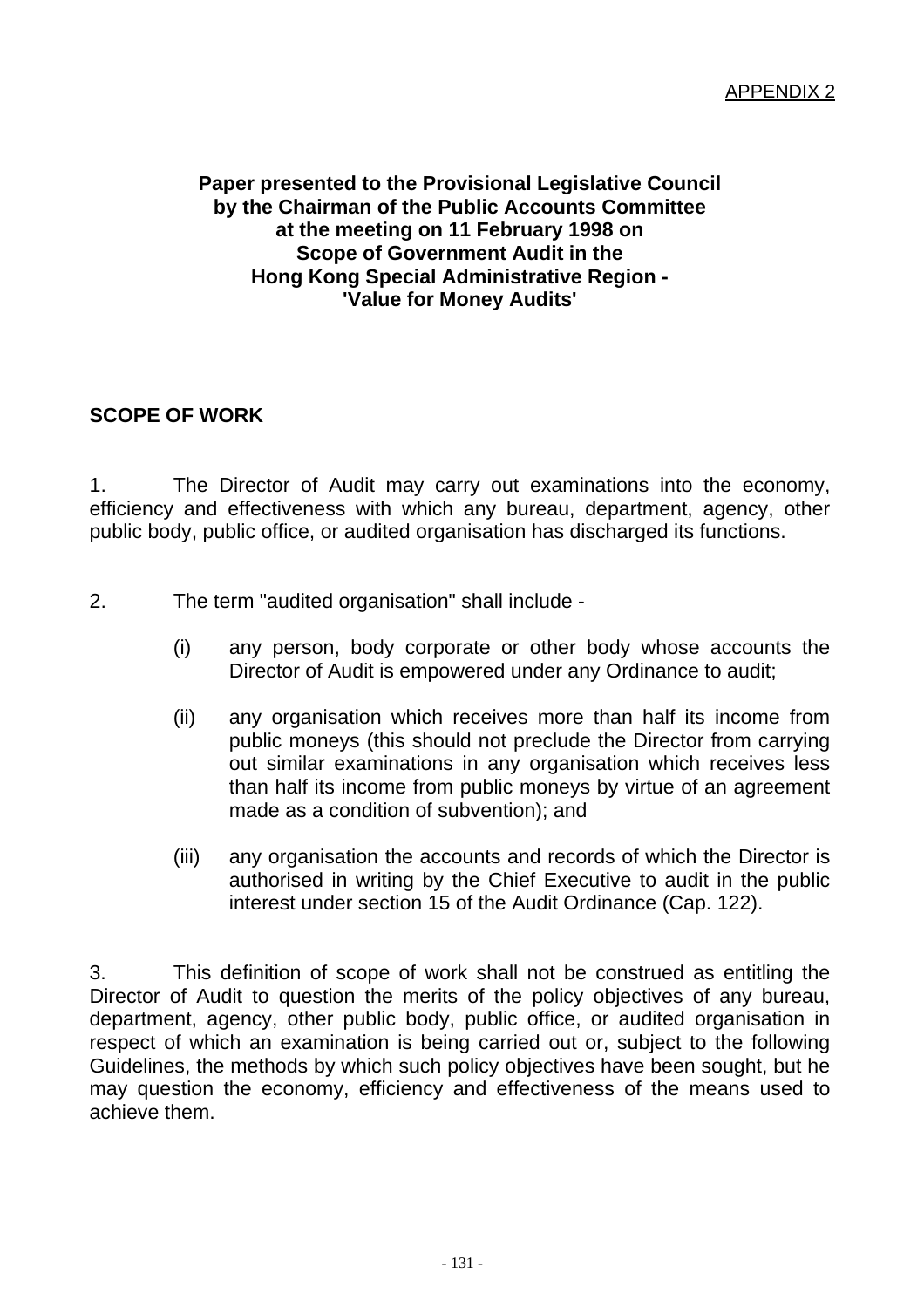## **GUIDELINES**

4. The Director of Audit should have great freedom in presenting his reports to the Legislative Council. He may draw attention to any circumstance which comes to his knowledge in the course of audit, and point out its financial implications. Subject to these Guidelines, he will not comment on policy decisions of the Executive Council and the Legislative Council, save from the point of view of their effect on the public purse.

5. In the event that the Director of Audit, during the course of carrying out an examination into the implementation of policy objectives, reasonably believes that at the time policy objectives were set and decisions made there may have been a lack of sufficient, relevant and reliable financial and other data available upon which to set such policy objectives or to make such decisions, and that critical underlying assumptions may not have been made explicit, he may carry out an investigation as to whether that belief is well founded. If it appears to be so, he should bring the matter to the attention of the Legislative Council with a view to further inquiry by the Public Accounts Committee. As such an investigation may involve consideration of the methods by which policy objectives have been sought, the Director should, in his report to the Legislative Council on the matter in question, not make any judgement on the issue, but rather present facts upon which the Public Accounts Committee may make inquiry.

- 6. The Director of Audit may also
	- (i) consider as to whether policy objectives have been determined, and policy decisions taken, with appropriate authority;
	- (ii) consider whether there are satisfactory arrangements for considering alternative options in the implementation of policy, including the identification, selection and evaluation of such options;
	- (iii) consider as to whether established policy aims and objectives have been clearly set out; whether subsequent decisions on the implementation of policy are consistent with the approved aims and objectives, and have been taken with proper authority at the appropriate level; and whether the resultant instructions to staff accord with the approved policy aims and decisions and are clearly understood by those concerned;